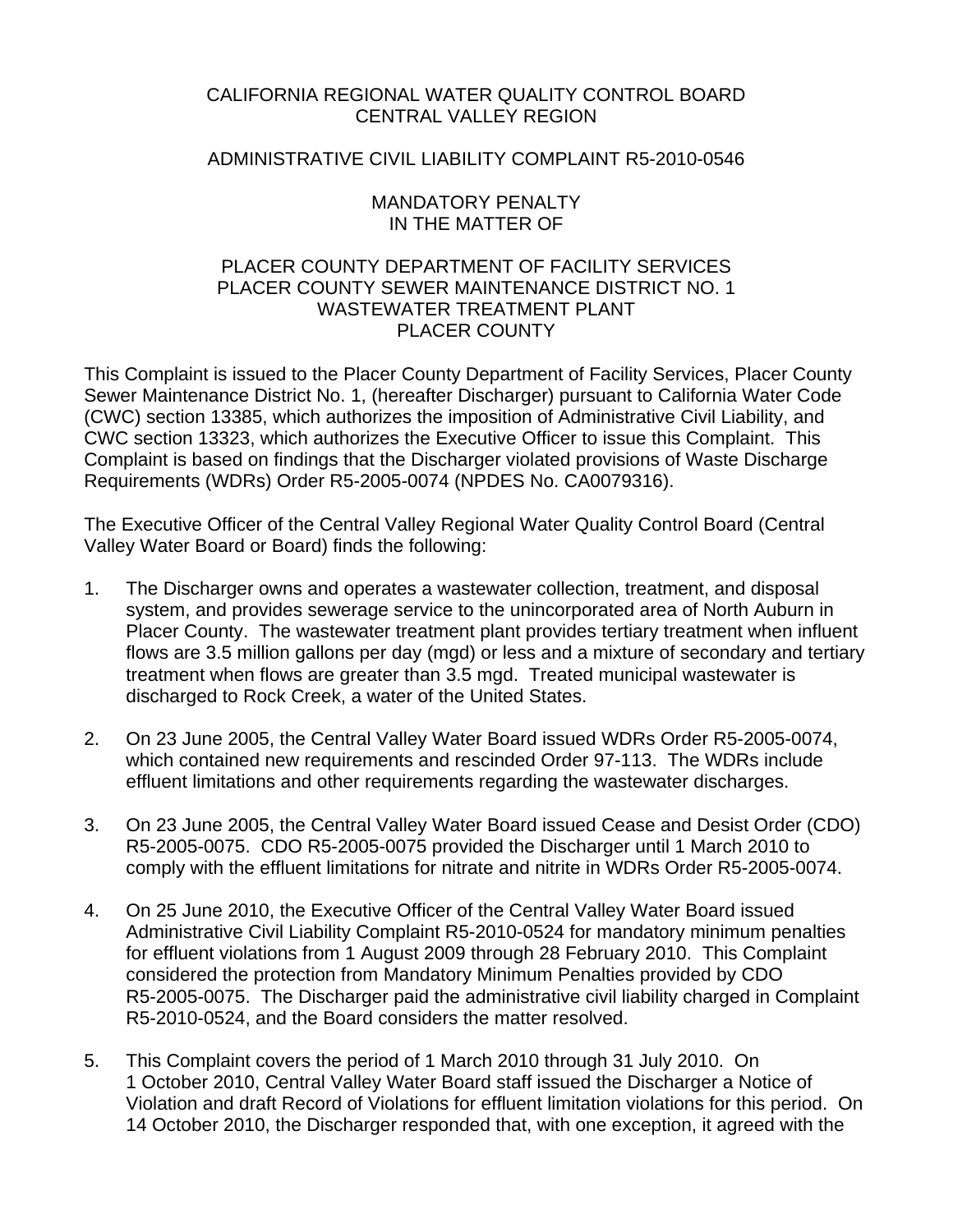ADMINISTRATIVE CIVIL LIABILITY COMPLAINT R5-2010-0546 **ADMINISTRATIVE CIVIL LIABILITY COMPLAINT** R5-2010-0546 MANDATORY PENALTY PLACER COUNTY DEPARTMENT OF FACILITY SERVICES PLACER COUNTY SEWER MAINTENANCE DISTRICT NO. 1 WASTEWATER TREATMENT PLANT PLACER COUNTY

violations. Staff deleted the one violation because the monitoring result had been incorrectly reported.

6. CWC sections 13385(h) and (i) require assessment of mandatory penalties and state, in part, the following:

CWC section 13385(h)(1) states:

Notwithstanding any other provision of this division, and except as provided in subdivisions (j), (k), and (l), a mandatory minimum penalty of three thousand dollars (\$3,000) shall be assessed for each serious violation.

CWC section 13385 (h)(2) states:

For the purposes of this section, a "serious violation" means any waste discharge that violates the effluent limitations contained in the applicable waste discharge requirements for a Group II pollutant, as specified in Appendix A to Section 123.45 of Title 40 of the Code of Federal Regulations, by 20 percent or more or for a Group I pollutant, as specified in Appendix A to Section 123.45 of Title 40 of the Code of Federal Regulations, by 40 percent or more.

CWC section 13385(i)(1) states, in part:

Notwithstanding any other provision of this division, and except as provided in subdivisions  $(i)$ ,  $(k)$ , and  $(l)$ , a mandatory minimum penalty of three thousand dollars (\$3,000) shall be assessed for each violation whenever the person does any of the following four or more times in any period of six consecutive months, except that the requirement to assess the mandatory minimum penalty shall not be applicable to the first three violations:

- A) Violates a waste discharge requirement effluent limitation.
- B) Fails to file a report pursuant to Section 13260.
- C) Files an incomplete report pursuant to Section 13260.
- D) Violates a toxicity effluent limitation contained in the applicable waste discharge requirements where the waste discharge requirements do not contain pollutant-specific effluent limitations for toxic pollutants.
- 7. CWC section 13323 states, in part:

Any executive officer of a regional board may issue a complaint to any person on whom administrative civil liability may be imposed pursuant to this article. The complaint shall allege the act or failure to act that constitutes a violation of law, the provision authorizing civil liability to be imposed pursuant to this article, and the proposed civil liability.

8. WDRs Order R5-2005-0074 Effluent Limitations B.1. states, in part:

Effluent shall not exceed the following limits: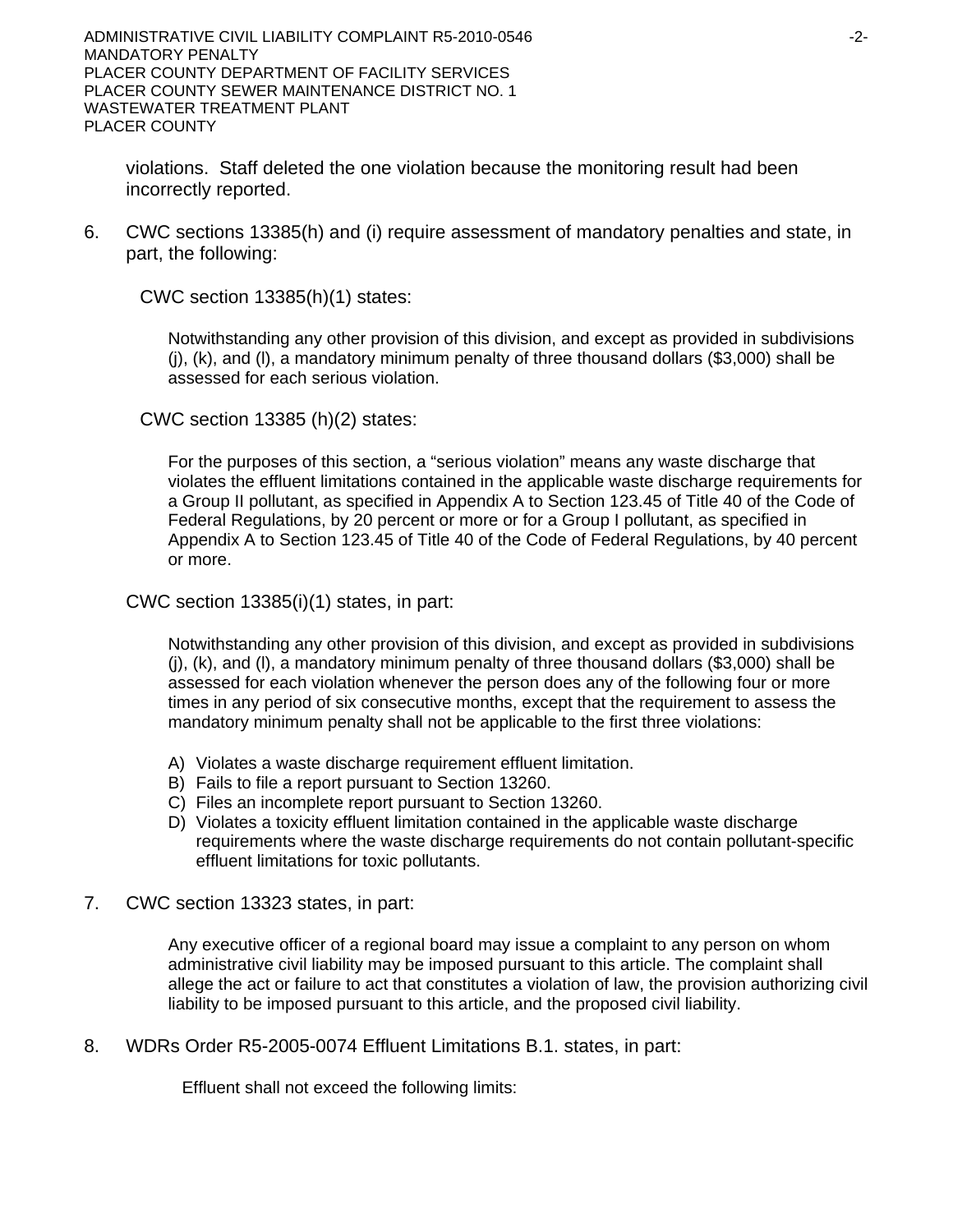#### ADMINISTRATIVE CIVIL LIABILITY COMPLAINT R5-2010-0546 ADMINISTRATIVE CIVIL LIABILITY COMPLAINT R5-2010-0546 MANDATORY PENALTY PLACER COUNTY DEPARTMENT OF FACILITY SERVICES PLACER COUNTY SEWER MAINTENANCE DISTRICT NO. 1 WASTEWATER TREATMENT PLANT PLACER COUNTY

| Constituents                      | Units               | $30 - Day$<br>Average | 4-Dav<br>Average | 1-hour<br>Average <sup>2</sup> |
|-----------------------------------|---------------------|-----------------------|------------------|--------------------------------|
| Total Ammonia <sup>4</sup>        | mg/L                | Attach. $E^1$         | Attach D         | Attach. C                      |
| <b>Chlorine Residual</b>          | mg/L                | $- -$                 | 0.01             | 0.02                           |
| Chloroform                        | $\mu$ g/L           | 1.1                   | $- -$            | --                             |
|                                   | lb/day <sup>3</sup> | 0.020                 | --               | $-$                            |
| Total Nitrate plus Nitrite (as N) | mg/L                | 10                    | --               | --                             |
|                                   | lb/day <sup>3</sup> | 182                   |                  |                                |

1 Continuous Concentration (Chronic)

2 Maximum concentration (Acute)

3 Based upon the Design Dry Weather Flow Rate of 2.18 mgd (*x* mg/L x 8.345 x 2.18 mgd = *y* lbs/day).

4 Temperature and pH must be determined concurrently.

Note: Attachment C is a table entitled "pH Dependent Effluent Limitations For Ammonia Criteria Maximum Concentrations (CMC)"

 Attachment D is a table entitled "Temperature and pH Dependent Effluent Limitations For Ammonia (2.5CCC)" Attachment E is a table entitled "Temperature and pH Dependent Effluent Limitations For Ammonia … (CCC)"

- 9. According to the Discharger's self-monitoring reports, the Discharger committed seven (7) serious Group I violations of the above effluent limitations contained in WDRs Order R5-2005-0074 during the period beginning 1 March 2010 and ending 31 July 2010. These violations are defined as serious because measured concentrations of Group I constituents exceeded maximum prescribed levels in WDRs Order R5-2005-0074 by forty percent or more. The mandatory minimum penalty for these serious violations is **twentyone thousand dollars (\$21,000)**.
- 10. According to the Discharger's self-monitoring reports, the Discharger committed three (3) serious Group II violations of the above effluent limitations contained in WDRs Order R5-2005-0074 during the period beginning 1 March 2010 and ending 31 July 2010. These violations are defined as serious because measured concentrations of Group II constituents exceeded maximum prescribed levels in WDRs Order R5-2005-0074 by twenty percent or more. The mandatory minimum penalty for these serious violations is **nine thousand dollars (\$9,000)**.
- 11. According to the Discharger's self-monitoring reports, the Discharger committed four (4) non-serious violations of the above effluent limitations contained in Order R5-2005-0074 during the period beginning 1 March 2010 and ending 31 July 2010. All four of the nonserious violations are subject to mandatory penalties under CWC section 13385(i)(1) because these violations were preceded by three or more similar violations within a sixmonth period. The mandatory minimum penalty for the four non-serious violations is **twelve thousand dollars (\$12,000).**
- 12. The total amount of the mandatory penalties assessed for the cited effluent violations is **forty-five thousand dollars (\$42,000).** A detailed list of the cited effluent violations is included in Attachment A, a part of this Order. This Complaint addresses administrative civil liability for violations that are specifically identified in Attachment A.
- 13. Issuance of this Administrative Civil Liability Complaint to enforce CWC Division 7, Chapter 5.5 is exempt from the provisions of the California Environmental Quality Act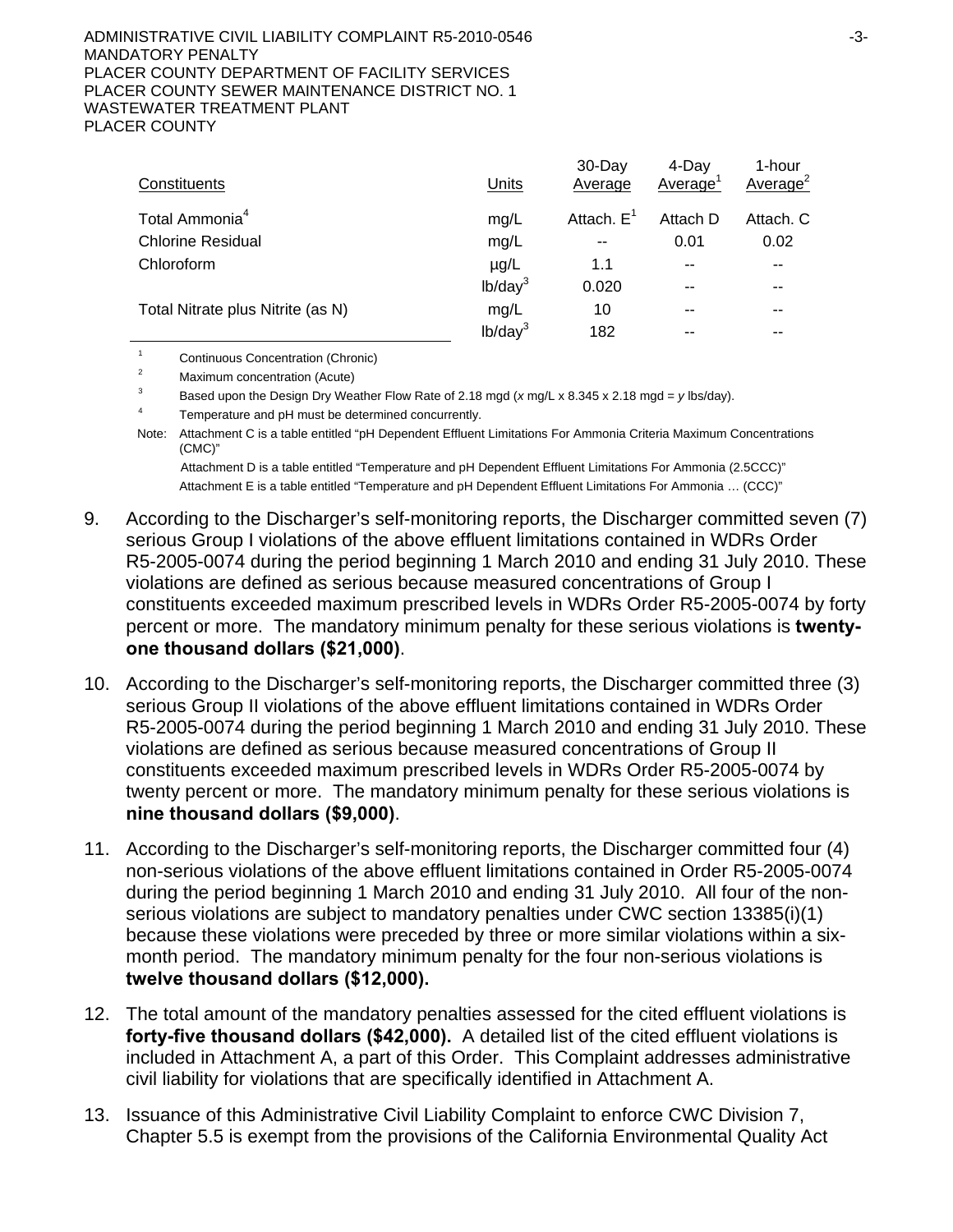ADMINISTRATIVE CIVIL LIABILITY COMPLAINT R5-2010-0546  $-4-$ MANDATORY PENALTY PLACER COUNTY DEPARTMENT OF FACILITY SERVICES PLACER COUNTY SEWER MAINTENANCE DISTRICT NO. 1 WASTEWATER TREATMENT PLANT PLACER COUNTY

(Pub. Resources Code section 21000 et seq.), in accordance with California Code of Regulations, title 14, section 15321(a)(2).

# **PLACER COUNTY DEPARTMENT OF FACILITY SERVICES, PLACER COUNTY SEWER MAINTENANCE DISTRICT NO. 1, IS HEREBY GIVEN NOTICE THAT:**

- 1. The Executive Officer of the Central Valley Water Board proposes that the Discharger be assessed an Administrative Civil Liability in the amount of **forty-two thousand dollars (\$42,000)**.
- 2. A hearing on this matter will be conducted at the Central Valley Water Board meeting scheduled on **2/3/4 February 2011**, unless either of the following occurs by **6 December 2010**:
	- a) The Discharger waives the hearing by completing the attached form (checking off the box next to Option #1) and returning it to the Central Valley Water Board, along with payment for the proposed civil liability of **forty-two thousand dollars (\$42,000)**; or
	- b) The Central Valley Water Board agrees to postpone any necessary hearing after the Discharger requests to engage in settlement discussions by checking off the box next to Option #2 on the attached form, and returns it to the Board along with a letter describing the issues to be discussed; or
	- c) The Central Valley Water Board agrees to postpone any necessary hearing after the Discharger requests a delay by checking off the box next to Option #3 on the attached form, and returns it to the Board along with a letter describing the issues to be discussed.
- 3. If a hearing on this matter is conducted, the Central Valley Water Board will consider whether to affirm, reject, or modify the proposed Administrative Civil Liability, or whether to refer the matter to the Attorney General for recovery of judicial civil liability.

If this matter proceeds to hearing, the Executive Officer reserves the right to amend the proposed amount of civil liability to conform to the evidence presented, including but not limited to, increasing the proposed amount to account for the costs of enforcement (including staff, legal and expert witness costs) incurred after the date of the issuance of this Complaint through completion of the hearing.

> Original signed by PAMELA C. CREEDON, Executive Officer

4 November 2010 design and the contract of the contract of the DATE of the contract of the contract of the contract of the contract of the contract of the contract of the contract of the contract of the contract of the contract of the con

Attachment A: Record of Violations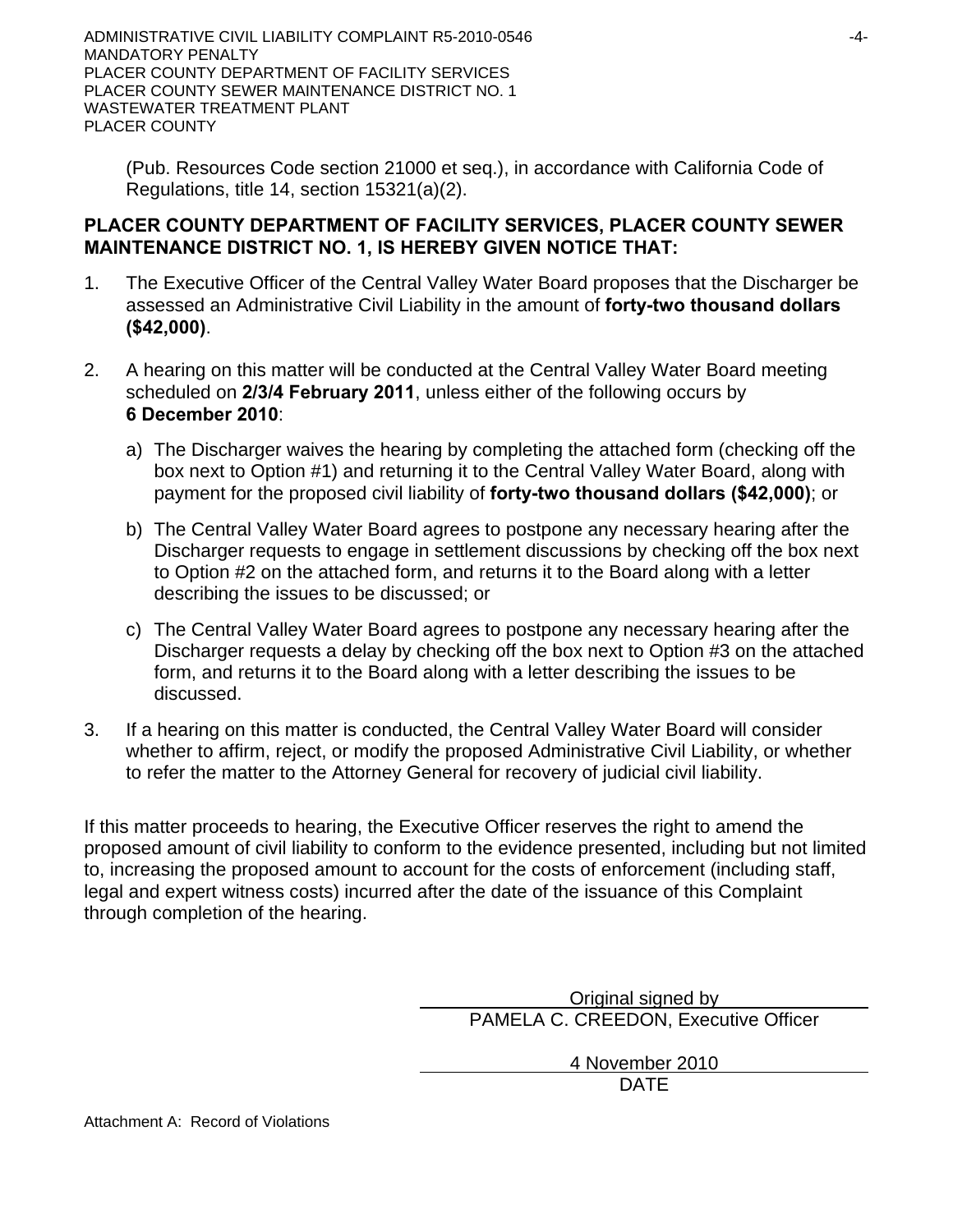## **WAIVER FORM FOR ADMINISTRATIVE CIVIL LIABILITY COMPLAINT**

By signing this waiver, I affirm and acknowledge the following:

I am duly authorized to represent Placer County Facility Services Department, Sewer Maintenance District No. 1 (hereafter Discharger) in connection with Administrative Civil Liability Complaint R5-2010-0546 (hereafter Complaint). I am informed that California Water Code section 13323, subdivision (b), states that, "a hearing before the regional board shall be conducted within 90 days after the party has been served. The person who has been issued a complaint may waive the right to a hearing."

## **□** *(OPTION 1: Check here if the Discharger waives the hearing requirement and will pay in full.)*

- a. I hereby waive any right the Discharger may have to a hearing before the Central Valley Water Board.
- b. I certify that the Discharger will remit payment for the proposed civil liability in the full amount of **forty-two thousand dollars (\$42,000)** by check that references "ACL Complaint R5-2010-0546" made payable to the *State Water Pollution Cleanup and Abatement Account*. Payment must be received by the Central Valley Water Board by **6 December 2010**.
- c. I understand the payment of the above amount constitutes a proposed settlement of the Complaint, and that any settlement will not become final until after a 30-day public notice and comment period. Should the Central Valley Water Board receive significant new information or comments during this comment period, the Central Valley Water Board's Executive Officer may withdraw the complaint, return payment, and issue a new complaint. I also understand that approval of the settlement will result in the Discharger having waived the right to contest the allegations in the Complaint and the imposition of civil liability.
- d. I understand that payment of the above amount is not a substitute for compliance with applicable laws and that continuing violations of the type alleged in the Complaint may subject the Discharger to further enforcement, including additional civil liability.

**□** *(OPTION 2: Check here if the Discharger waives the 90-day hearing requirement in order to engage in settlement discussions***.)** I hereby waive any right the Discharger may have to a hearing before the Central Valley Water Board within 90 days after service of the complaint, but I reserve the ability to request a hearing in the future. I certify that the Discharger will promptly engage the Central Valley Water Board Prosecution Team in settlement discussions to attempt to resolve the outstanding violation(s). By checking this box, the Discharger requests that the Central Valley Water Board delay the hearing so that the Discharger and the Prosecution Team can discuss settlement. It remains within the discretion of the Central Valley Water Board to agree to delay the hearing. Any proposed settlement is subject to the conditions described above under "Option 1."

**□** *(OPTION 3: Check here if the Discharger waives the 90-day hearing requirement in order to extend the hearing date and/or hearing deadlines. Attach a separate sheet with the amount of additional time requested and the rationale.)* I hereby waive any right the Discharger may have to a hearing before the Central Valley Water Board within 90 days after service of the complaint. By checking this box, the Discharger requests that the Central Valley Water Board delay the hearing and/or hearing deadlines so that the Discharger may have additional time to prepare for the hearing. It remains within the discretion of the Central Valley Water Board to approve the extension.

(Print Name and Title)

(Signature)

(Date)